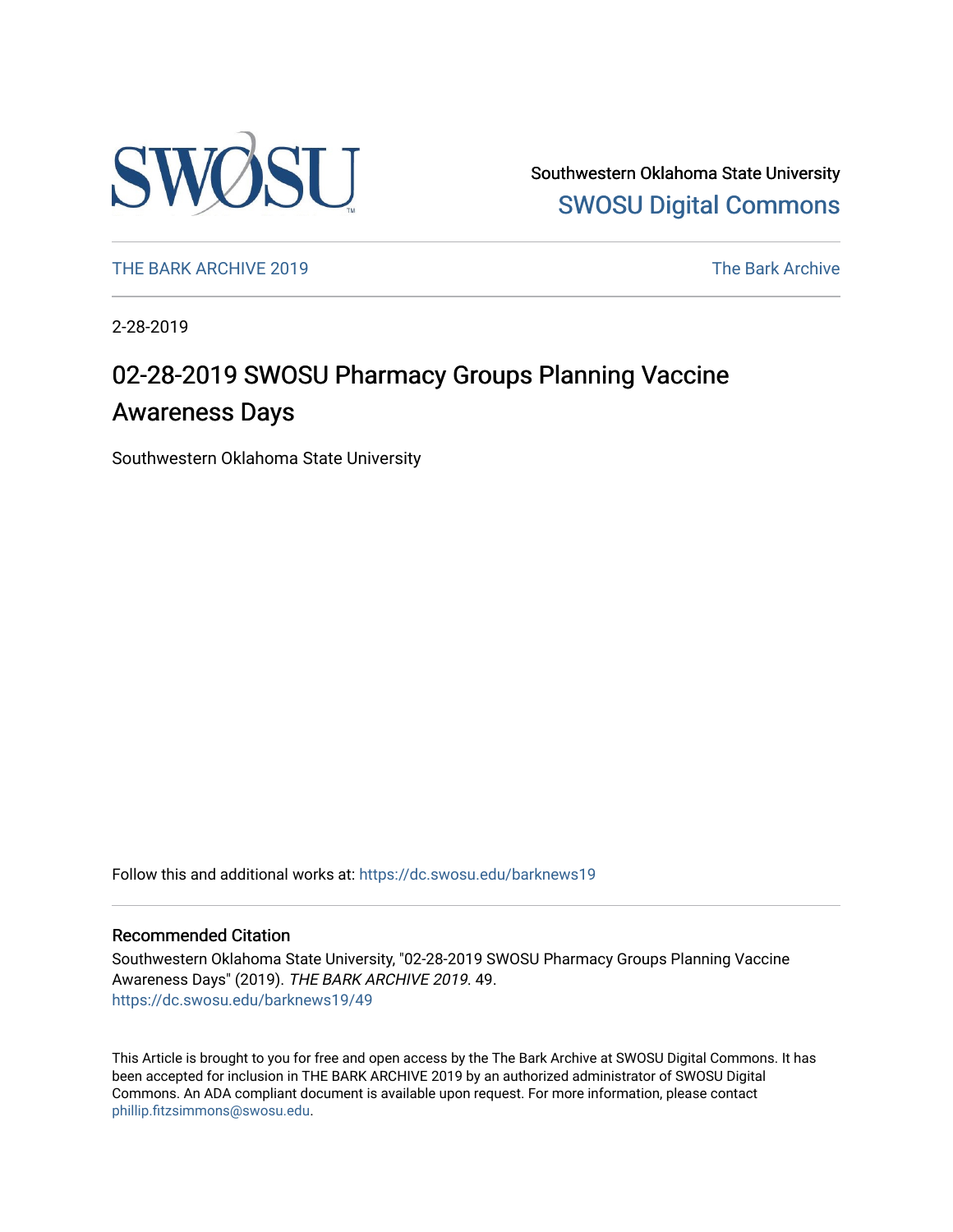

28 February, 2019



# **SWOSU Pharmacy Groups Planning Vaccine Awareness Days**

Human Papillomavirus is a virus that can affect both males and females, and two Southwestern Oklahoma State University pharmacy organizations are planning upcoming vaccine awareness days.

The American Pharmacist Association-Academy of Student Pharmacists (APhA-ASP) and National Community Pharmacists Association (NCPA) will host two HPV vaccine awareness days on Monday and Tuesday, March 11 and 12, from 11 a.m. until 2 p.m. in the Memorial Student Center on the Weatherford campus. The public is invited.

Sierra Mullen, who is APhA-ASP immunization chair, encourages people to stop by the table and learn more information and how individuals can protect themselves from HPV-related cancers and diseases later in life.

For more info about the upcoming days, contact Mullen at mullensk@student.swosu.edu.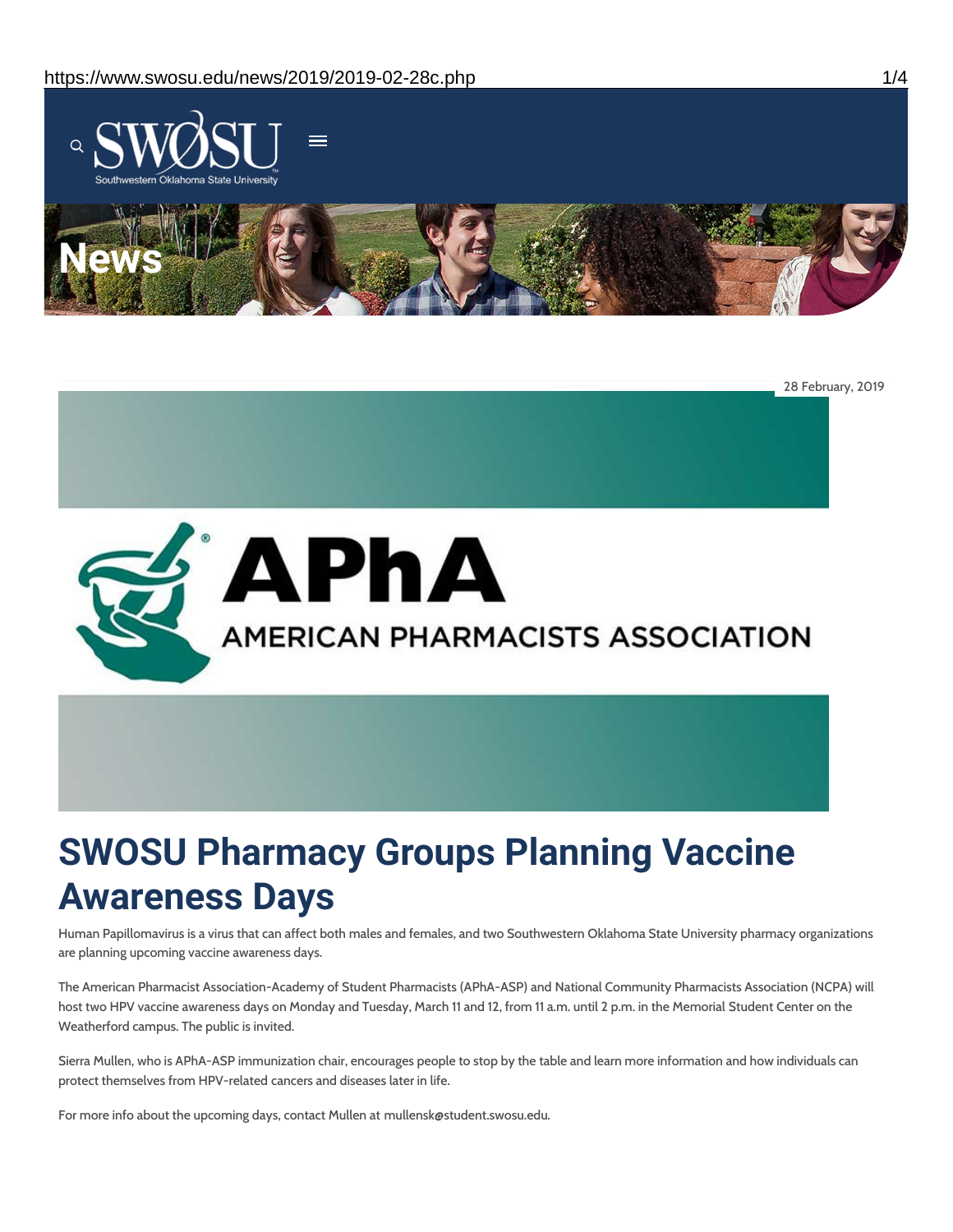| D |
|---|
| D |
| D |
| D |
| D |
| D |
| D |
| D |
| D |
|   |

## **Archive Links**  $2018$  $2019$ [2020](https://www.swosu.edu/news/2020/index.php)  $\bullet$ [Archive](https://dc.swosu.edu/bark/) **Archive Archive Archive Archive Archive** Archive Archive Archive Archive Archive Archive Archive Archive



### Weatherford Campus

100 Campus Drive Weatherford, OK 73096

### Sayre Campus

409 E Mississippi Ave Sayre, OK 73662

Connect to Us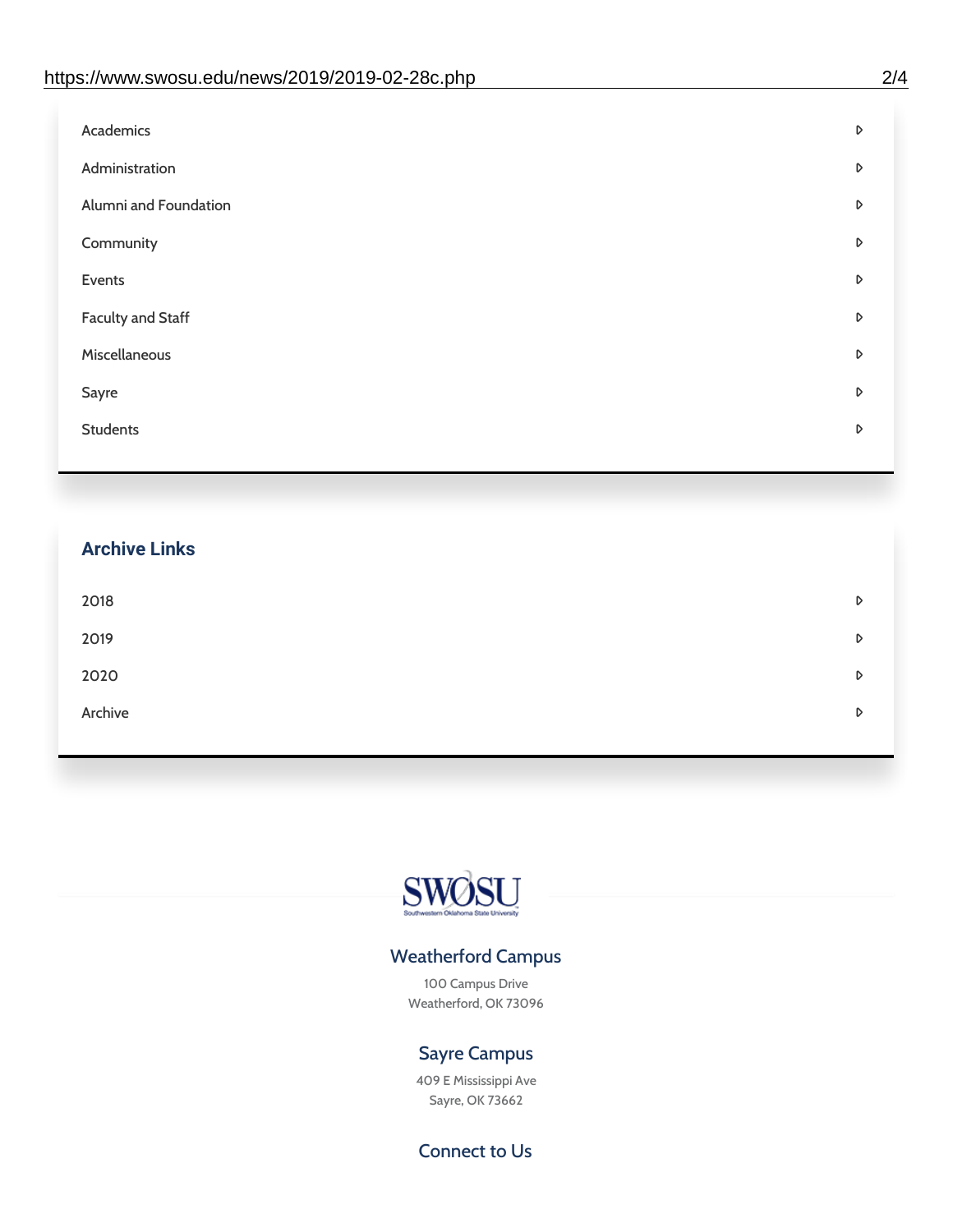千岁回调

Contact [Information](https://www.swosu.edu/about/contact.php) [University/Facility](https://www.swosu.edu/about/operating-hours.php) Hours [Campus](https://map.concept3d.com/?id=768#!ct/10964,10214,10213,10212,10205,10204,10203,10202,10136,10129,10128,0,31226,10130,10201,10641,0) Map

Give to [SWOSU](https://standingfirmly.com/donate)

Shop [SWOSU](https://shopswosu.merchorders.com/)



**[Directory](https://www.swosu.edu/directory/index.php)** 

[Calendar](https://eventpublisher.dudesolutions.com/swosu/)

[Apply](https://www.swosu.edu/admissions/apply-to-swosu.php)

[GoSWOSU](https://qlsso.quicklaunchsso.com/home/1267)

[Jobs@SWOSU](https://swosu.csod.com/ux/ats/careersite/1/home?c=swosu)



Current [Students](https://bulldog.swosu.edu/index.php)

[Faculty](https://bulldog.swosu.edu/faculty-staff/index.php) and Staff

**Enrollment Management** [580.774.3782](tel:5807743782)

> **PR/Marketing** [580.774.3063](tel:5807743063)

**Campus Police** [580.774.3111](tel:5807743111)